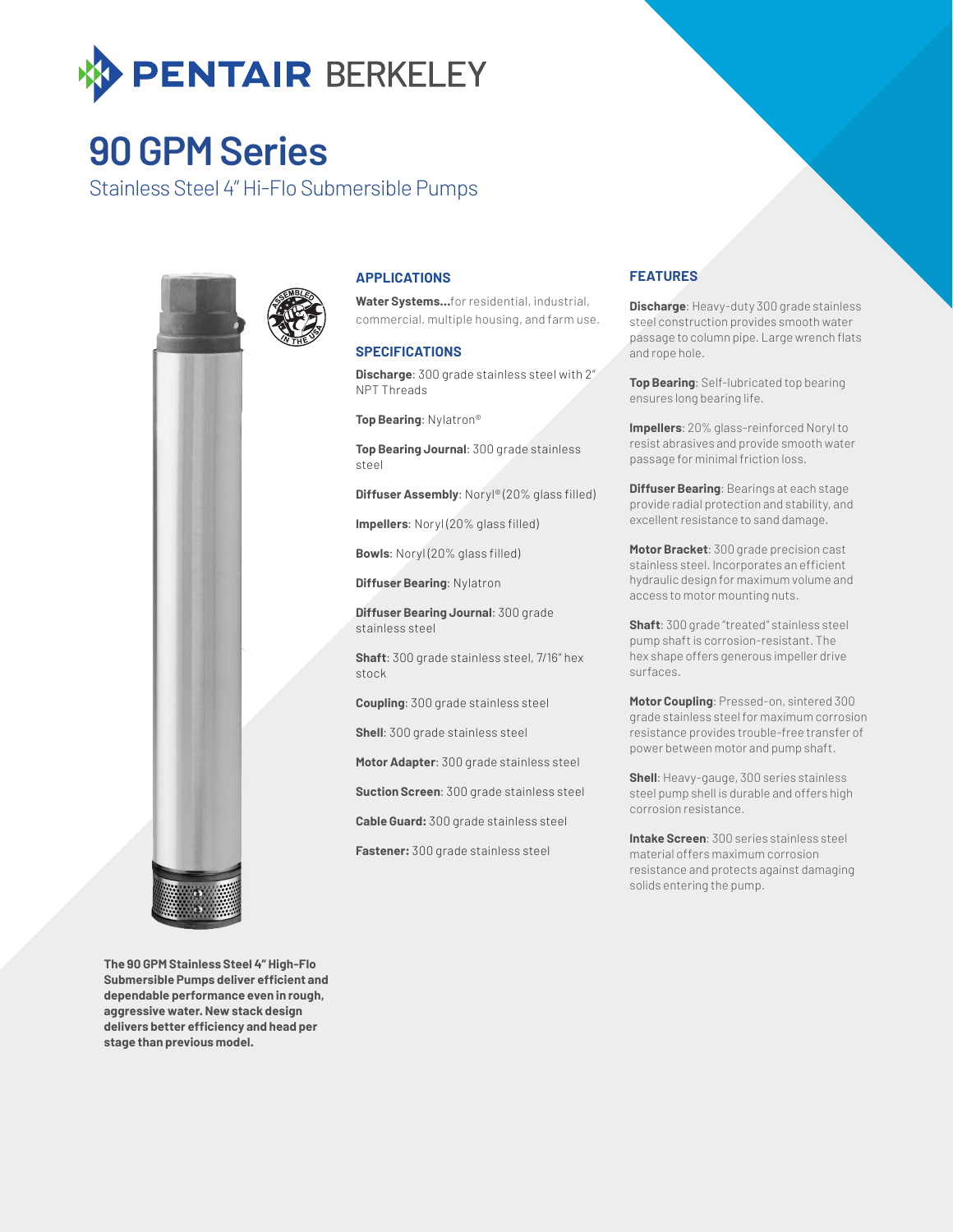

# **90 GPM Series**

Stainless Steel 4" Hi-Flo Submersible Pumps

### **PUMP PERFORMANCE**



Tested and rated in accordance with Water Systems Council Standards.

Pumps installed with a Pro-Source® tank require a 100 PSI relief valve. Pumps installed with a conventional tank require a 75 PSI relief valve.Relief valve must be capable of relieving entire flow of pump at relief pressure. Check valve sold separately.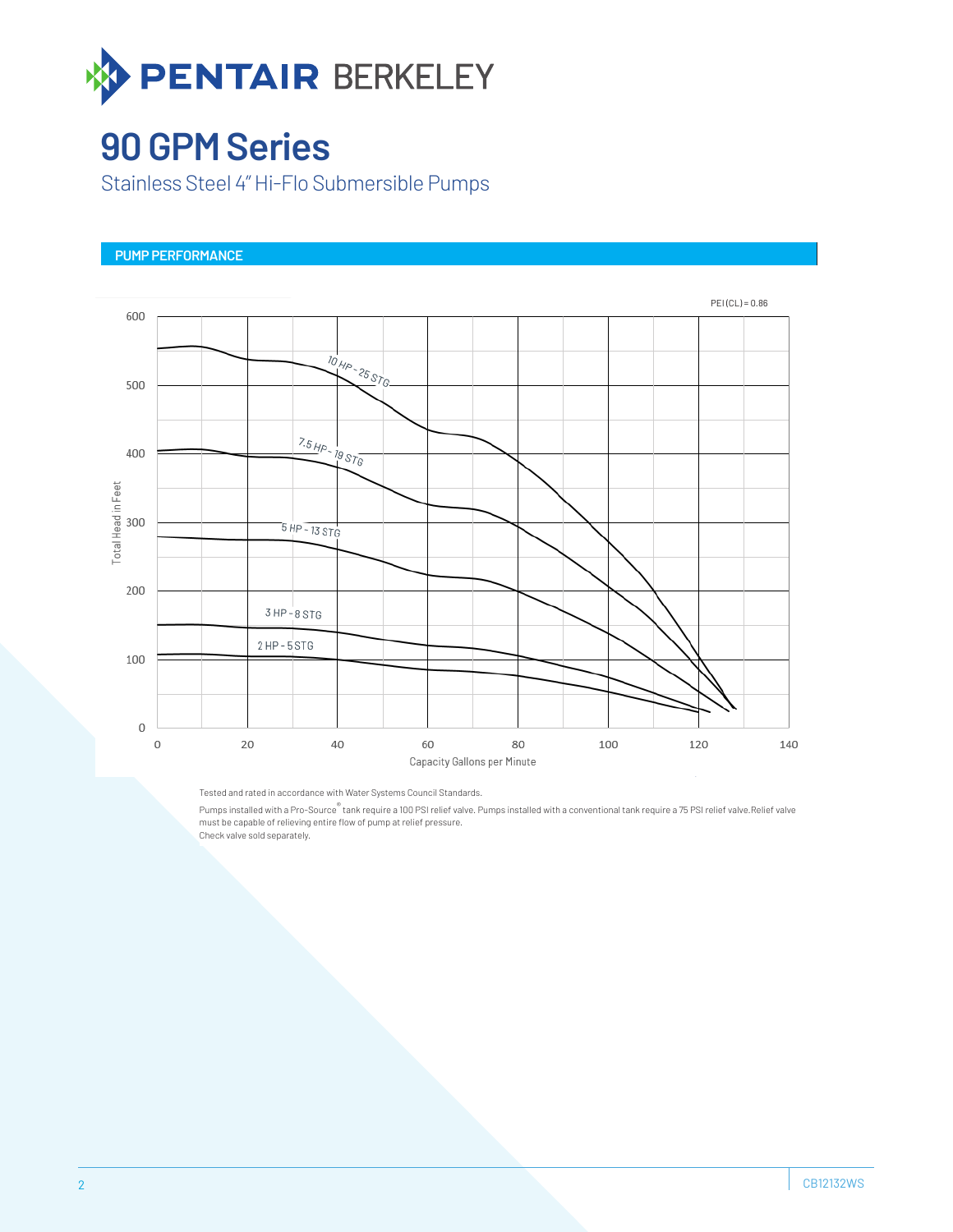

# **90 GPM Series**

Stainless Steel 4" Hi-Flo Submersible Pumps

| <b>PUMP PERFORMANCE (Capacity in gallons per minute)</b> |              |                          |                          |                          |                          |                          |                          |                          |                          |                          |                          |                          |                          |                          |                          |                          |                          |                          |                          |                          |                          |             |     |
|----------------------------------------------------------|--------------|--------------------------|--------------------------|--------------------------|--------------------------|--------------------------|--------------------------|--------------------------|--------------------------|--------------------------|--------------------------|--------------------------|--------------------------|--------------------------|--------------------------|--------------------------|--------------------------|--------------------------|--------------------------|--------------------------|--------------------------|-------------|-----|
|                                                          |              | PUMPING DEPTH IN FEET    |                          |                          |                          |                          |                          |                          |                          |                          |                          |                          |                          |                          |                          | SHUT-OFF<br><b>HEAD</b>  |                          |                          |                          |                          |                          |             |     |
| HP                                                       | PSI          | 20                       | 40                       | 60                       | 80                       | 100                      | 125                      | 150                      | 175                      | 200                      | 225                      | 250                      | 275                      | 300                      | 350                      | 375                      | 400                      | 425                      | 450                      | 475                      | 500                      | <b>FEET</b> | PSI |
| $\overline{2}$                                           | $\mathbb O$  | $\overline{\phantom{a}}$ | 110                      | 94                       | 75                       | 39                       | $\overline{\phantom{a}}$ | $\overline{\phantom{a}}$ | $\overline{\phantom{a}}$ | $\overline{\phantom{a}}$ | $\overline{a}$           | $\overline{a}$           | ۰                        | $\overline{\phantom{a}}$ | $\sim$                   | ٠                        | $\sim$                   |                          | $\overline{a}$           |                          | $\overline{\phantom{a}}$ | 107         | 46  |
|                                                          | 20           | 90                       | 59                       | $\overline{\phantom{a}}$ | $\overline{\phantom{a}}$ | $\overline{\phantom{a}}$ | $\overline{\phantom{a}}$ | $\overline{\phantom{a}}$ | $\overline{\phantom{a}}$ | $\overline{\phantom{a}}$ | $\overline{\phantom{a}}$ | $\overline{\phantom{a}}$ | $\overline{\phantom{a}}$ | $\overline{\phantom{a}}$ | $\overline{\phantom{a}}$ | $\overline{\phantom{a}}$ | $\overline{\phantom{a}}$ | $\overline{\phantom{a}}$ | $\overline{\phantom{a}}$ |                          | $\overline{\phantom{a}}$ |             |     |
|                                                          | 30           | 53                       | $\overline{a}$           | $\overline{a}$           | $\overline{\phantom{a}}$ | $\overline{\phantom{a}}$ |                          | $\overline{\phantom{a}}$ |                          | $\overline{a}$           | $\overline{a}$           |                          |                          |                          | $\overline{\phantom{a}}$ |                          |                          |                          | $\overline{a}$           |                          |                          |             |     |
|                                                          | 40           | $\overline{\phantom{a}}$ | $\overline{\phantom{a}}$ | $\bar{ }$                | $\overline{\phantom{a}}$ | $\overline{\phantom{a}}$ | $\overline{\phantom{a}}$ | $\overline{\phantom{a}}$ | $\overline{\phantom{a}}$ | $\overline{\phantom{a}}$ | $\overline{\phantom{a}}$ | $\overline{\phantom{a}}$ | $\overline{\phantom{a}}$ | $\overline{\phantom{a}}$ | $\overline{\phantom{a}}$ | $\overline{\phantom{a}}$ | $\overline{\phantom{a}}$ | $\overline{\phantom{a}}$ | $\overline{\phantom{a}}$ |                          |                          |             |     |
|                                                          | 50           | $\overline{\phantom{a}}$ | $\overline{\phantom{a}}$ | $\overline{\phantom{a}}$ | $\overline{\phantom{a}}$ | $\overline{\phantom{a}}$ | $\overline{\phantom{a}}$ | $\overline{\phantom{a}}$ | $\sim$                   | $\overline{\phantom{a}}$ | $\overline{\phantom{a}}$ | $\overline{\phantom{a}}$ | $\overline{\phantom{a}}$ | $\overline{\phantom{a}}$ | $\sim$                   | $\overline{\phantom{a}}$ | $\sim$                   | $\overline{\phantom{a}}$ | $\overline{\phantom{a}}$ | $\overline{\phantom{a}}$ | $\overline{\phantom{a}}$ |             |     |
|                                                          | 60           | $\overline{a}$           |                          | ٠                        |                          | ٠                        |                          | $\overline{\phantom{a}}$ |                          |                          |                          |                          |                          |                          |                          |                          |                          |                          |                          |                          |                          |             |     |
| 3                                                        | $\mathbb O$  | $\sim$                   | 115                      | 107                      | 96                       | 84                       | 54                       | $\overline{\phantom{a}}$ |                          |                          |                          |                          |                          |                          |                          |                          |                          |                          |                          |                          |                          | 151         | 65  |
|                                                          | 20           | 104                      | 93                       | 80                       | 53                       | 30                       | ٠                        | $\overline{\phantom{a}}$ | $\sim$                   | ×.                       | ٠                        | $\sim$                   | $\overline{\phantom{a}}$ | $\sim$                   | $\sim$                   | $\overline{\phantom{a}}$ | $\sim$                   | ٠                        | $\overline{\phantom{a}}$ | $\overline{\phantom{a}}$ | $\overline{\phantom{a}}$ |             |     |
|                                                          | 30           | 91                       | 78                       | 50                       | $\overline{\phantom{a}}$ |                          |                          |                          |                          |                          |                          |                          |                          |                          |                          |                          |                          |                          |                          |                          |                          |             |     |
|                                                          | 40           | 75                       | 47                       | $\overline{\phantom{a}}$ | $\overline{\phantom{a}}$ | $\sim$                   | $\sim$                   | $\overline{\phantom{a}}$ | $\overline{\phantom{a}}$ | $\sim$                   | $\overline{\phantom{a}}$ | $\overline{\phantom{a}}$ | $\sim$                   | $\sim$                   | $\sim$                   | $\overline{\phantom{a}}$ | $\sim$                   | $\overline{\phantom{a}}$ | $\sim$                   | $\sim$                   | $\overline{\phantom{a}}$ |             |     |
|                                                          | 50           | 45                       | $\overline{\phantom{a}}$ | $\overline{\phantom{a}}$ | $\overline{\phantom{a}}$ | $\overline{\phantom{a}}$ | ٠                        | $\overline{\phantom{a}}$ | ٠                        | $\sim$                   | ٠                        | ٠                        | ä,                       | $\sim$                   | $\sim$                   | ٠                        | $\sim$                   | ٠                        | ٠                        |                          | $\overline{\phantom{a}}$ |             |     |
|                                                          | 60           | ä,                       | $\overline{\phantom{a}}$ | ä,                       | ٠                        | $\overline{\phantom{a}}$ | $\sim$                   | $\overline{\phantom{a}}$ | ÷,                       | ÷,                       | $\sim$                   | $\overline{\phantom{a}}$ | ÷                        | $\sim$                   | ٠                        | $\overline{a}$           | J.                       | $\sim$                   | ä,                       |                          | ä,                       |             |     |
| 5                                                        | $\mathbf{0}$ | $\overline{\phantom{a}}$ | $\sim$                   | 119                      | 115                      | 110                      | 104                      | 97                       | 89                       | 80                       | 59                       | 46                       | $\overline{\phantom{a}}$ |                          |                          |                          |                          |                          |                          |                          |                          | 279         | 120 |
|                                                          | 20           | $\sim$                   | 113                      | 108                      | 103                      | 98                       | 90                       | 81                       | 63                       | 48                       | 32                       | $\overline{\phantom{a}}$ | $\overline{\phantom{a}}$ | $\overline{\phantom{a}}$ | $\overline{\phantom{a}}$ | L,                       | $\sim$                   | $\overline{\phantom{a}}$ | $\overline{a}$           |                          |                          |             |     |
|                                                          | 30           | 112                      | 108                      | 102                      | 97                       | 91                       | 82                       | 69                       | 49                       | 34                       | $\overline{\phantom{a}}$ | $\overline{\phantom{a}}$ | $\overline{\phantom{a}}$ | $\overline{\phantom{a}}$ | $\overline{\phantom{a}}$ | $\overline{\phantom{a}}$ | $\overline{\phantom{a}}$ | $\overline{\phantom{a}}$ | $\overline{\phantom{a}}$ | $\overline{\phantom{a}}$ | $\overline{\phantom{a}}$ |             |     |
|                                                          | 40           | 107                      | 102                      | 96                       | 90                       | 83                       | 72                       | 50                       | 36                       | $\overline{\phantom{a}}$ | $\sim$                   | $\overline{\phantom{a}}$ | $\overline{\phantom{a}}$ | $\overline{\phantom{a}}$ | $\sim$                   | $\overline{\phantom{a}}$ | $\overline{\phantom{a}}$ | $\overline{\phantom{a}}$ | $\sim$                   |                          | $\overline{\phantom{a}}$ |             |     |
|                                                          | 50           | 100                      | 95                       | 89                       | 82                       | 73                       | 51                       | 37                       | $\overline{\phantom{a}}$ | $\overline{a}$           | $\overline{\phantom{a}}$ | $\overline{\phantom{a}}$ | $\overline{\phantom{a}}$ | $\overline{\phantom{a}}$ | $\overline{\phantom{a}}$ | $\overline{\phantom{a}}$ | $\overline{\phantom{a}}$ | $\overline{\phantom{a}}$ | $\overline{a}$           |                          | $\overline{\phantom{a}}$ |             |     |
|                                                          | 60           | 94                       | 87                       | 81                       | 70                       | 52                       | 39                       | $\overline{\phantom{a}}$ | $\overline{\phantom{a}}$ | $\overline{a}$           | $\overline{\phantom{a}}$ |                          |                          | $\overline{\phantom{a}}$ | $\overline{\phantom{a}}$ |                          | $\overline{\phantom{a}}$ |                          | $\overline{\phantom{a}}$ |                          | $\overline{\phantom{a}}$ |             |     |
| $7 - 1/2$                                                | $\mathbf 0$  | $\overline{\phantom{a}}$ | $\overline{\phantom{a}}$ | $\overline{\phantom{a}}$ | 121                      | 119                      | 115                      | 111                      | 106                      | 101                      | 96                       | 91                       | 84                       | 78                       | 61                       | 51                       | 43                       | $\overline{\phantom{a}}$ | $\overline{\phantom{a}}$ | ۰                        | $\overline{\phantom{a}}$ | 407         | 176 |
|                                                          | 20           | $\sim$                   | $\overline{\phantom{a}}$ | 118                      | 115                      | 111                      | 107                      | 102                      | 97                       | 92                       | 85                       | 79                       | 68                       | 52                       | 44                       | $\overline{\phantom{a}}$ |                          |                          |                          |                          |                          |             |     |
|                                                          | 30           | $\overline{\phantom{a}}$ | 117                      | 114                      | 111                      | 107                      | 103                      | 98                       | 92                       | 86                       | 80                       | 71                       | 53                       | 45                       | 31                       | $\overline{\phantom{a}}$ | $\overline{\phantom{a}}$ | $\overline{\phantom{a}}$ | $\overline{\phantom{a}}$ | $\overline{\phantom{a}}$ | $\overline{\phantom{a}}$ |             |     |
|                                                          | 40           | 117                      | 114                      | 110                      | 107                      | 103                      | 98                       | 93                       | 87                       | 81                       | 72                       | 53                       | 46                       | 33                       | $\sim$                   | $\overline{\phantom{0}}$ | $\sim$                   | $\overline{\phantom{a}}$ | $\overline{\phantom{a}}$ | ٠                        | $\sim$                   |             |     |
|                                                          | 50           | 113                      | 110                      | 106                      | 103                      | 98                       | 93                       | 87                       | 81                       | 73                       | 54                       | 46                       | 34                       | $\overline{\phantom{a}}$ | $\sim$                   | $\overline{\phantom{a}}$ | $\sim$                   | $\sim$                   | $\overline{\phantom{a}}$ | ۰                        | $\overline{\phantom{a}}$ |             |     |
|                                                          | 60           | 109                      | 106                      | 101                      | 98                       | 94                       | 88                       | 81                       | 74                       | 55                       | 47                       | 35                       | $\sim$                   | $\sim$                   | $\sim$                   | ×.                       | ×.                       | ÷.                       | ٠                        |                          | ×.                       |             |     |
| 10                                                       | $\mathbf 0$  | $\overline{\phantom{a}}$ | $\overline{\phantom{a}}$ | $\overline{a}$           | $\overline{\phantom{a}}$ | 121                      | 118                      | 116                      | 113                      | 110                      | 107                      | 103                      | 100                      | 96                       | 92                       | 87                       | 83                       | 77                       | 69                       | 56                       | 50                       | 558         | 240 |
|                                                          | 20           | $\overline{\phantom{a}}$ | $\overline{\phantom{a}}$ | $\overline{\phantom{a}}$ | 118                      | 116                      | 113                      | 110                      | 109                      | 104                      | 100                      | 96                       | 92                       | 88                       | 83                       | 78                       | 71                       | 57                       | 51                       | 45                       | 37                       |             |     |
|                                                          | 30           | $\overline{\phantom{a}}$ | $\overline{\phantom{a}}$ | 118                      | 116                      | 114                      | 111                      | 108                      | 104                      | 100                      | 96                       | 92                       | 88                       | 84                       | 79                       | 72                       | 57                       | 51                       | 46                       | 38                       | $\overline{\phantom{a}}$ |             |     |
|                                                          | 40           | $\overline{\phantom{a}}$ | 118                      | 116                      | 114                      | 111                      | 108                      | 104                      | 101                      | 97                       | 92                       | 89                       | 84                       | 79                       | 73                       | 58                       | 51                       | 46                       | 39                       |                          | $\frac{1}{2}$            |             |     |
|                                                          | 50           | 118                      | 115                      | 113                      | 111                      | 108                      | 105                      | 101                      | 97                       | 93                       | 89                       | 84                       | 80                       | 73                       | 58                       | 52                       | 47                       | 40                       | $\qquad \qquad -$        |                          | $\overline{\phantom{a}}$ |             |     |
|                                                          | 60           | 115                      | 113                      | 110                      | 108                      | 105                      | 101                      | 98                       | 93                       | 89                       | 85                       | 80                       | 74                       | 59                       | 53                       | 47                       | 40                       |                          |                          |                          | ÷                        |             |     |

CAUTION: DO NOT use pump at flow rates indicated by the symbol '-'.To do so can cause premature failure of unit. Pump warranty void when failure occurs under these conditions.